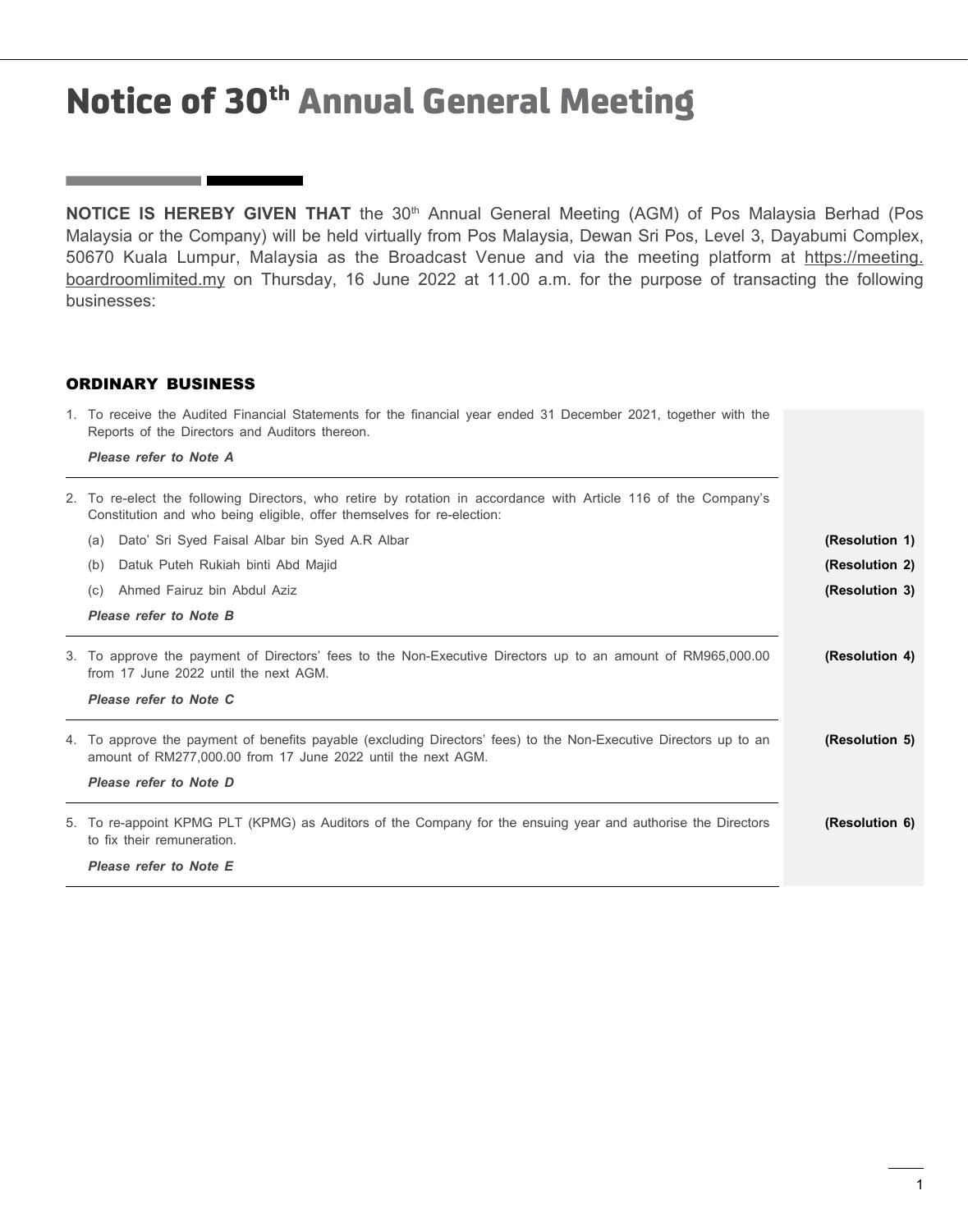## SPECIAL BUSINESS

To consider and, if thought fit, to pass the following Ordinary Resolutions, with or without any modifications:

| 6. Retention of Datuk Puteh Rukiah binti Abd Majid as Independent Director                                                                                                                                                                                                                                                                                                                                                                                                                                                                                                                                                                                                                                                                                                                                                                                                                                                                                                                                                                                                  | (Resolution 7) |  |  |  |
|-----------------------------------------------------------------------------------------------------------------------------------------------------------------------------------------------------------------------------------------------------------------------------------------------------------------------------------------------------------------------------------------------------------------------------------------------------------------------------------------------------------------------------------------------------------------------------------------------------------------------------------------------------------------------------------------------------------------------------------------------------------------------------------------------------------------------------------------------------------------------------------------------------------------------------------------------------------------------------------------------------------------------------------------------------------------------------|----------------|--|--|--|
| "THAT approval be and is hereby given to Datuk Puteh Rukiah binti Abd Majid, who has served as an Independent<br>Director of the Company for a cumulative term of more than nine years, to continue to act as an Independent<br>Director of the Company until the conclusion of the next AGM."                                                                                                                                                                                                                                                                                                                                                                                                                                                                                                                                                                                                                                                                                                                                                                              |                |  |  |  |
| Please refer to Note F                                                                                                                                                                                                                                                                                                                                                                                                                                                                                                                                                                                                                                                                                                                                                                                                                                                                                                                                                                                                                                                      |                |  |  |  |
| 7. Proposed Renewal of Shareholders' Mandate for Existing Recurrent Related Party Transactions of a Revenue or<br>Trading Nature (Proposed Renewal of Shareholders' Mandate).                                                                                                                                                                                                                                                                                                                                                                                                                                                                                                                                                                                                                                                                                                                                                                                                                                                                                               | (Resolution 8) |  |  |  |
| "THAT subject always to the provisions of the Companies Act 2016 (the Act), the Constitution of the Company<br>and the Main Market Listing Requirements (Listing Requirements) of Bursa Malaysia Securities Berhad (Bursa<br>Securities), approval be hereby given for the renewal of the mandate granted by the shareholders of the Company<br>on 17 June 2021, authorising the Company and its subsidiary companies (Pos Malaysia Group) to enter into the<br>existing recurrent related party transactions of a revenue or trading nature as set out in Section 2.2.3 of the<br>Circular to Shareholders dated 29 April 2022 with the transacting related parties mentioned therein, which are<br>necessary for the day-to-day operations of Pos Malaysia Group, PROVIDED THAT such transactions are entered<br>into in the ordinary course of business and on normal commercial terms which are not more favourable to the<br>related parties than those generally available to the public and are not to the detriment of the minority shareholders<br>of the Company. |                |  |  |  |
| AND THAT the Proposed Renewal of Shareholders' Mandate, shall continue to be in force until:                                                                                                                                                                                                                                                                                                                                                                                                                                                                                                                                                                                                                                                                                                                                                                                                                                                                                                                                                                                |                |  |  |  |
| the conclusion of the next AGM of the Company, at which time the authority will lapse, unless the authority<br>(a)<br>is renewed by a resolution passed at such general meeting; or                                                                                                                                                                                                                                                                                                                                                                                                                                                                                                                                                                                                                                                                                                                                                                                                                                                                                         |                |  |  |  |
| the expiration of the period within which the next AGM of the Company is required to be held pursuant to<br>(b)<br>Section 340(1) and (2) of the Act (but shall not extend to such extension as may be allowed pursuant to<br>Section 340(4) of the Act); or                                                                                                                                                                                                                                                                                                                                                                                                                                                                                                                                                                                                                                                                                                                                                                                                                |                |  |  |  |
| revoked or varied by an ordinary resolution passed by the shareholders of the Company at a general meeting;<br>(C)                                                                                                                                                                                                                                                                                                                                                                                                                                                                                                                                                                                                                                                                                                                                                                                                                                                                                                                                                          |                |  |  |  |
| whichever is the earliest;                                                                                                                                                                                                                                                                                                                                                                                                                                                                                                                                                                                                                                                                                                                                                                                                                                                                                                                                                                                                                                                  |                |  |  |  |
| AND THAT the Directors of the Company be hereby empowered and authorised to complete and do all such<br>acts (including executing such documents as may be required) as they may consider expedient or necessary to<br>give effect to the Proposed Renewal of Shareholders' Mandate.<br>Please refer to Note G                                                                                                                                                                                                                                                                                                                                                                                                                                                                                                                                                                                                                                                                                                                                                              |                |  |  |  |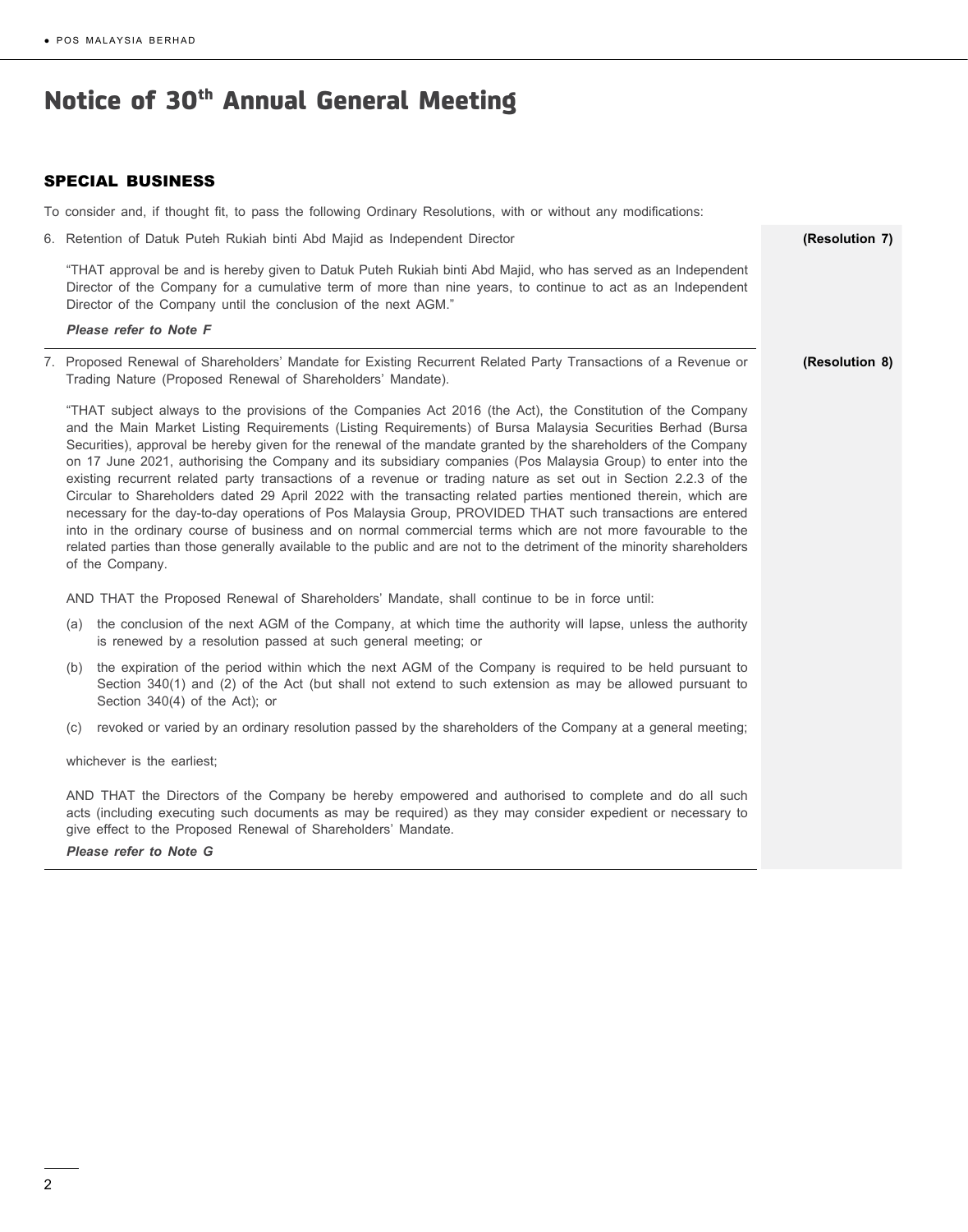8. Proposed New Shareholders' Mandate for Additional Recurrent Related Party Transactions of a Revenue or Trading Nature (Proposed New Shareholders' Mandate).

"THAT subject always to the provisions of the Act, the Constitution of the Company and the Listing Requirements of Bursa Securities, approval be hereby given to Pos Malaysia Group to enter into additional recurrent related party transactions of a revenue or trading nature as set out in Section 2.2.3 of the Circular to Shareholders dated 29 April 2022 with the transacting related parties mentioned therein which are necessary for the day-to-day operations of Pos Malaysia Group, PROVIDED THAT such transactions are entered into in the ordinary course of business and on normal commercial terms which are not more favourable to the related parties than those generally available to the public and are not to the detriment of the minority shareholders of the Company.

AND THAT the Proposed New Shareholders' Mandate, shall continue to be in force until:

- (a) the conclusion of the next AGM of the Company, at which time the authority will lapse, unless the authority is renewed by a resolution passed at such general meeting; or
- (b) the expiration of the period within which the next AGM of the Company is required to be held pursuant to Section 340(1) and (2) of the Act (but shall not extend to such extension as may be allowed pursuant to Section 340(4) of the Act); or
- (c) revoked or varied by a resolution passed by the shareholders of the Company at a general meeting;

whichever is the earliest:

AND THAT the Directors of the Company be hereby empowered and authorised to complete and do all such acts (including executing such documents as may be required) as they may consider expedient or necessary to give effect to the Proposed New Shareholders' Mandate.

#### *Please refer to Note H*

9. To transact any other business of which due notice shall have been given in accordance with the Act and the Company's Constitution.

### **BY ORDER OF THE BOARD**

#### **SABARINA LAILA MOHD HASHIM** (LS 0004324) SSM PC No.201908001661

Company Secretary

Kuala Lumpur Date: 29 April 2022

#### **(Resolution 9)**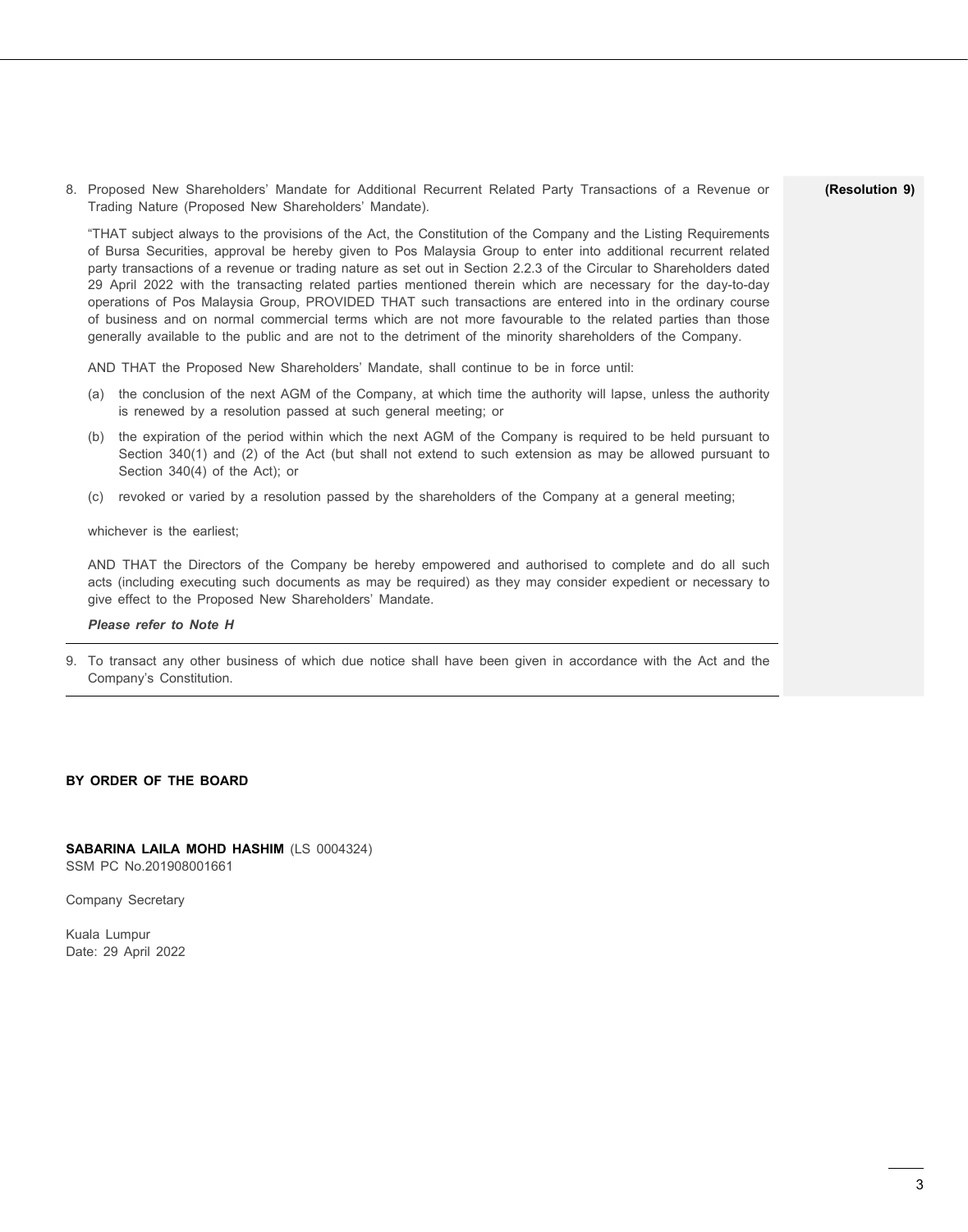## NOTES TO THE NOTICE OF 30TH ANNUAL GENERAL MEETING

- **1. Registration for Remote Participation and Electronic Voting (RPEV) Facilities**
	- (a) The virtual 30<sup>th</sup> AGM of the Company will be conducted online. Shareholders/proxy(ies) can attend, participate and vote remotely at the 30<sup>th</sup> AGM through live streaming and online remote voting using the RPEV facilities provided by the Company's Share Registrar, Boardroom Share Registrars Sdn Bhd.

#### **2. Proxy and/or Authorised Representative**

- (a) Every member, including the Authorised Nominees as defined under the Securities Industry (Central Depositories) Act 1991 (SICDA), and Exempt Authorised Nominees who hold ordinary shares in the Company for multiple beneficial owners in one securities account (Omnibus Account), is entitled to appoint another person as his proxy to exercise all or any of his rights to attend, participate and vote instead of him at the AGM and that such proxy need not be a member.
- (b) Where a member appoints more than one proxy, the appointment shall be invalid unless he specifies the proportion of his shareholding to be represented by each proxy.
- (c) The instrument appointing a proxy shall be in writing under the hand of the member or his/her attorney duly appointed under a power of attorney or if such member is a corporation, either under its common seal or under the hand of two authorised officers, one of whom shall be a Director, or its attorney duly authorised in writing. Any alteration to the instrument appointing a proxy must be initialled.
- (d) The proxy forms and/or documents relating to the appointment of proxy for the  $30<sup>th</sup>$  AGM shall be deposited or submitted in the following manner not less than 24 hours before the time for holding the 30<sup>th</sup> AGM or no later than Wednesday, 15 June 2022 at 11.00 a.m. in accordance with the Company's Constitution:
	- (i) In hard copy form

The Proxy Form, Corporate Representative, Power of Attorney or other authority, if any, under which it is signed or a notarially certified copy of that power of authority shall be deposited at the office of the Share Registrar of the Company, Boardroom Share Registrars Sdn Bhd, 11<sup>th</sup> Floor, Menara Symphony, No. 5, Jalan Prof. Khoo Kay Kim, Seksyen 13, 46200 Petaling Jaya, Selangor Darul Ehsan or by fax to +603-7890 4670.

#### (ii) By Boardroom Smart Investor Portal

Online via the Boardroom Smart Investor Portal at https://investor.boardroomlimited.com, which is free and available to all individual Depositors. The detailed requirements and procedures for the submission of proxy forms are set out in the Administrative Details for the  $30<sup>th</sup>$  AGM – Lodgement of Proxy Form.

#### **3. Voting by Poll**

Pursuant to Paragraph 8.29A(1) of the Listing Requirements of Bursa Securities, all resolutions set out in this notice will be put to vote by way of a poll.

#### **4. Members entitled to attend**

For the purpose of determining a member who shall be entitled to attend the 30<sup>th</sup> AGM, the Company shall be requesting Bursa Malaysia Depository Sdn Bhd to issue a General Meeting Record of Depositors as at 7 June 2022. Only a depositor whose name appears therein shall be entitled to attend the  $30<sup>th</sup>$  AGM or appoint a proxy(ies) to attend, participate and vote on his/her behalf.

## **5. Explanatory Note A**

## **Audited Financial Statements**

This agenda item is meant for discussion only as the provision of Section 340(1)(a) of the Act does not require the Audited Financial Statements to be formally approved by the shareholders. Hence, this item will not be put for voting.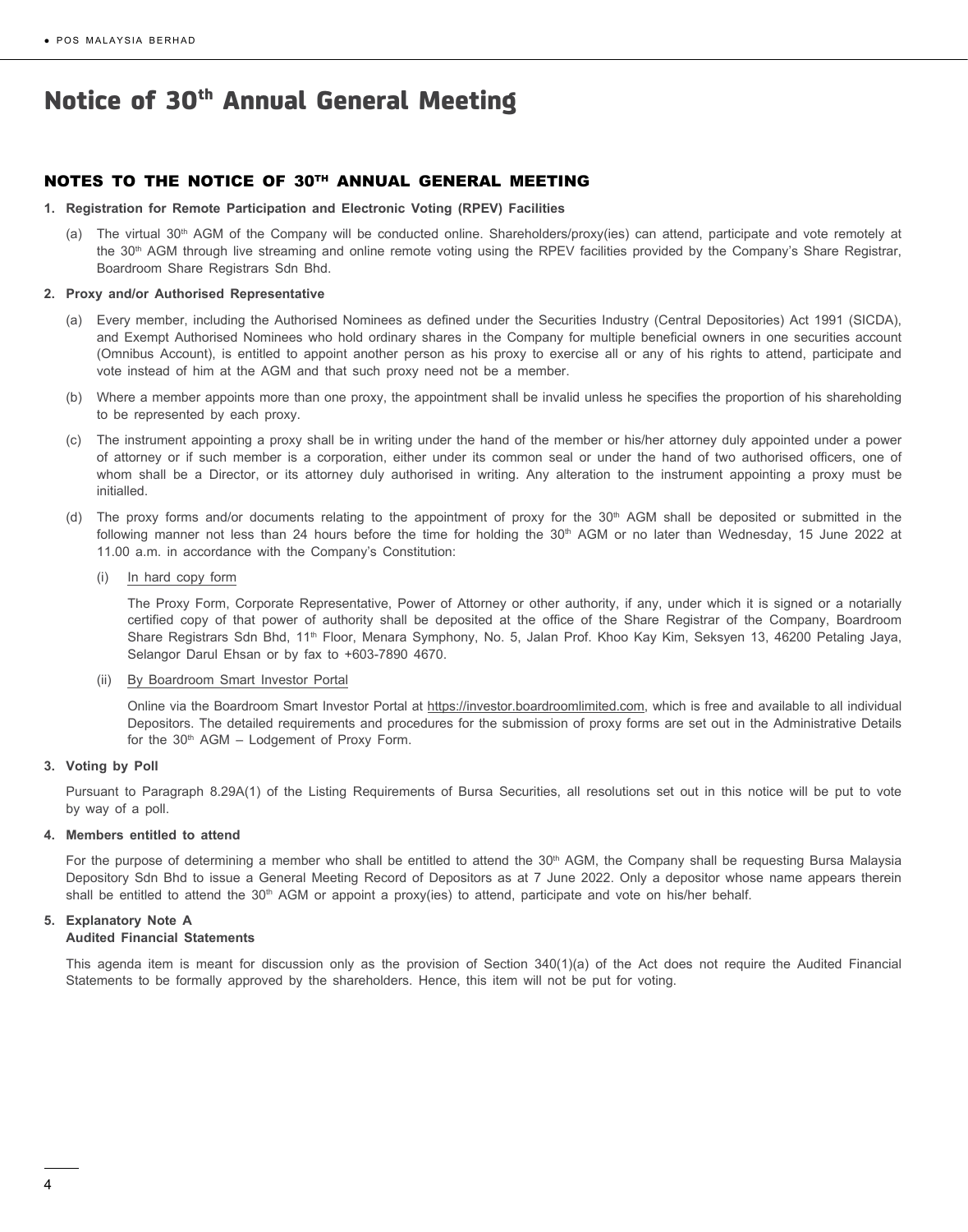## **6. Explanatory Note B**

## **Resolutions 1, 2 and 3 – Re-election of Directors**

The Directors, who are subject to re-election at the 30<sup>th</sup> AGM of the Company, are as follows:

- (a) Article 116 Retirement by rotation
	- (i) Dato' Sri Syed Faisal Albar bin Syed A.R Albar
	- (ii) Datuk Puteh Rukiah binti Abd Majid
	- (iii) Ahmed Fairuz bin Abdul Aziz

Article 116 of the Company's Constitution provides that one-third (1/3) or the number nearest to one-third (1/3) of the Directors for the time being, shall retire from office in every subsequent AGM and shall then be eligible for re-election.

All Directors standing for re-election as Directors and being eligible, have offered themselves for re-election at the 30<sup>th</sup> AGM of the Company.

In line with Practice 6.1 of Malaysian Code on Corporate Governance 2021 (MCCG), the Board, through the Board Nomination and Remuneration Committee, has conducted an assessment on the suitability of the Directors who are seeking re-election at the 30<sup>th</sup> AGM of the Company and agreed that the Directors meet the criteria of character, experience, integrity, competence and time commitment to effectively discharge their respective roles as Directors as prescribed in Paragraph 2.20A of the Listing Requirements of Bursa Securities.

## **7. Explanatory Note C and D**

## **Resolutions 4 and 5 – Directors' Fees and Benefits**

Section 230(1)(b) of the Act provides that the fees of the directors and any benefits payable to the directors of a listed company and its subsidiaries shall be approved at a general meeting. For the financial year ended 31 December 2021, the Board decided that the Directors' fees and benefits be maintained as the previous financial year for each Director. Accordingly, the Company is seeking the shareholders' approval at the 30<sup>th</sup> AGM on the Directors' fees and benefits payable with effect from 17 June 2022 until the conclusion of the next AGM.

The amount of Directors' fees and benefits payable to the Non-Executive Directors (NEDs) of the Company as Members of the Board and Board Committees, is estimated based on the following framework:

## (a) Directors' Fees

|                                                                                                                                                               | Fee (per annum) |               |
|---------------------------------------------------------------------------------------------------------------------------------------------------------------|-----------------|---------------|
| <b>Board/Board Committees</b>                                                                                                                                 | Chairman        | <b>Member</b> |
| <b>Board</b>                                                                                                                                                  | RM120,000       | RM80.000      |
| Board Audit Committee                                                                                                                                         | RM15,000        | RM10,000      |
| Board Nomination and Remuneration Committee<br>Board Risk, Sustainability and Compliance Committee<br>Board Tender Committee<br>Board Digital-First Committee | RM8.000         | RM6.000       |